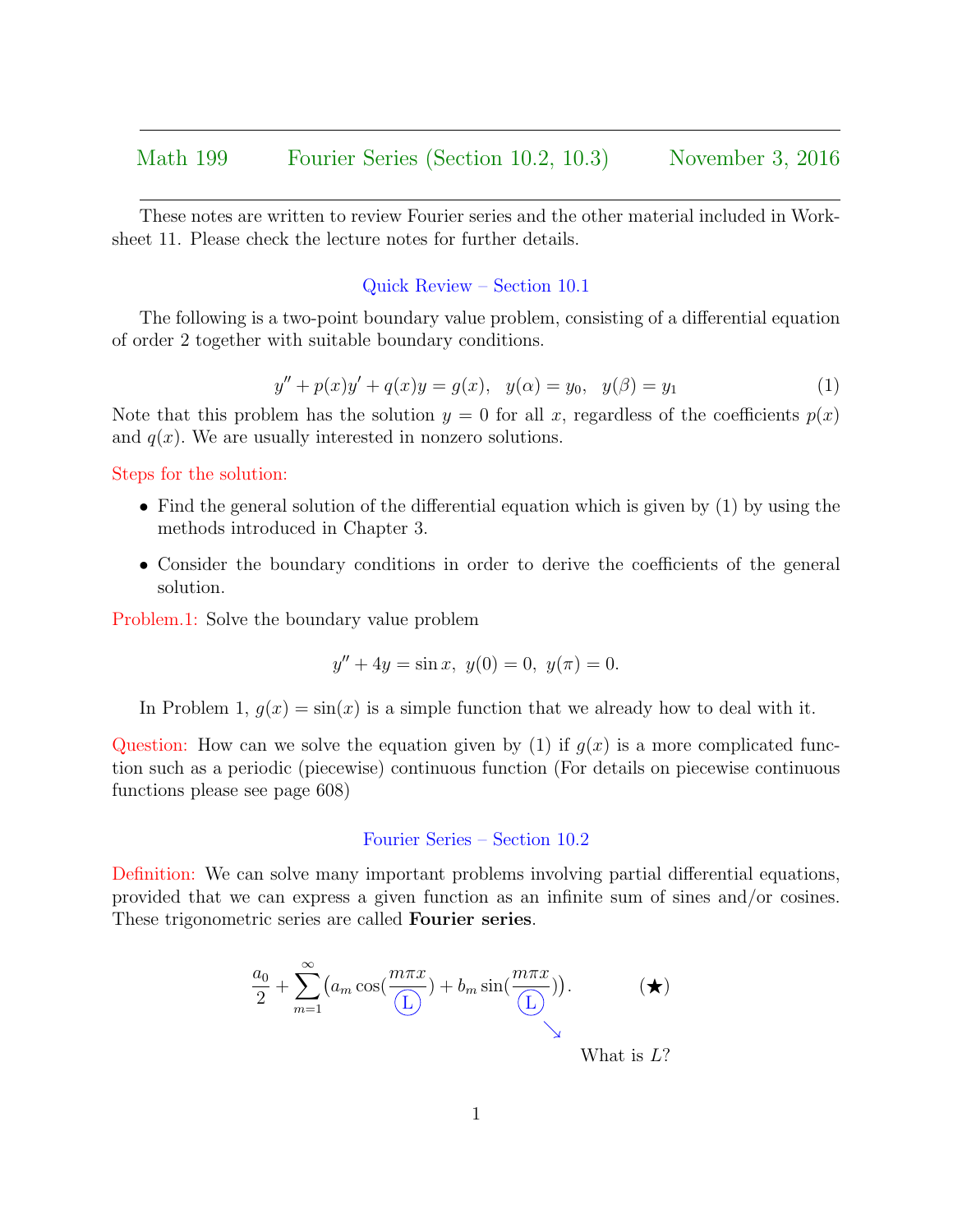To discuss Fourier series, we need following tools:

- Periodic functions, in particular periodicity of the Sine and Cosine functions
- Orthogonality of the Sine and Cosine Functions
- Even and odd functions and their integrals

Periodic Functions: A function f is said to be **periodic** with period  $T > 0$  if the domain of f contains  $x + T$  whenever it contains x, and if

$$
f(x+T) = f(x) \tag{2}
$$

for every value of x. The smallest value of T for which  $(2)$  holds is called the **fundamental period** of  $f$ .

Problem 2: Prove that if f and g are periodic functions with common period T, then any linear combination  $c_1f + c_2g$  is also periodic with period T.

Orthogonality of Sine and Cosine functions: We generalize the concept of orthogonality of vectors. The standard **inner product**  $(u, v)$  of two real-valued functions u and v on the interval  $\alpha \leq x \leq \beta$  is defined by

$$
(u,v) = \int_{\alpha}^{\beta} u(x)v(x)dx.
$$

The functions u and v are said to be **orthogonal** on  $\alpha \leq x \leq \beta$  if  $(u, v) = 0$ . A set of functions is said to be mutually orthogonal if each distinct pair of functions in the set is orthogonal.

Problem 2: Prove that the functions  $sin(\frac{m\pi x}{L})$  and  $cos(\frac{m\pi x}{L})$ ,  $m = 1, 2, ...$  form a mutually orthogonal set on the interval  $-L \leq x \leq L$  and they satisfy the following orthogonality relations: (See page 598 for details)

$$
\int_{-L}^{L} \cos\left(\frac{m\pi x}{L}\right) \cos\left(\frac{n\pi x}{L}\right) dx = \begin{cases} 0, & m \neq n \\ L, & m = n \end{cases}
$$

$$
\int_{-L}^{L} \cos\left(\frac{m\pi x}{L}\right) \sin\left(\frac{n\pi x}{L}\right) dx = 0, \text{ all } m, n;
$$

$$
\int_{-L}^{L} \sin\left(\frac{m\pi x}{L}\right) \sin\left(\frac{n\pi x}{L}\right) dx = \begin{cases} 0, & m \neq n \\ L, & m = n. \end{cases}
$$

The Euler-Fourier Formulas: Assume that series of the form  $(\bigstar)$  converges and let us call its sum  $f(x)$ :

$$
f(x) = \frac{a_0}{2} + \sum_{m=1}^{\infty} (a_m \cos(\frac{m\pi x}{L}) + b_m \sin(\frac{m\pi x}{L}))
$$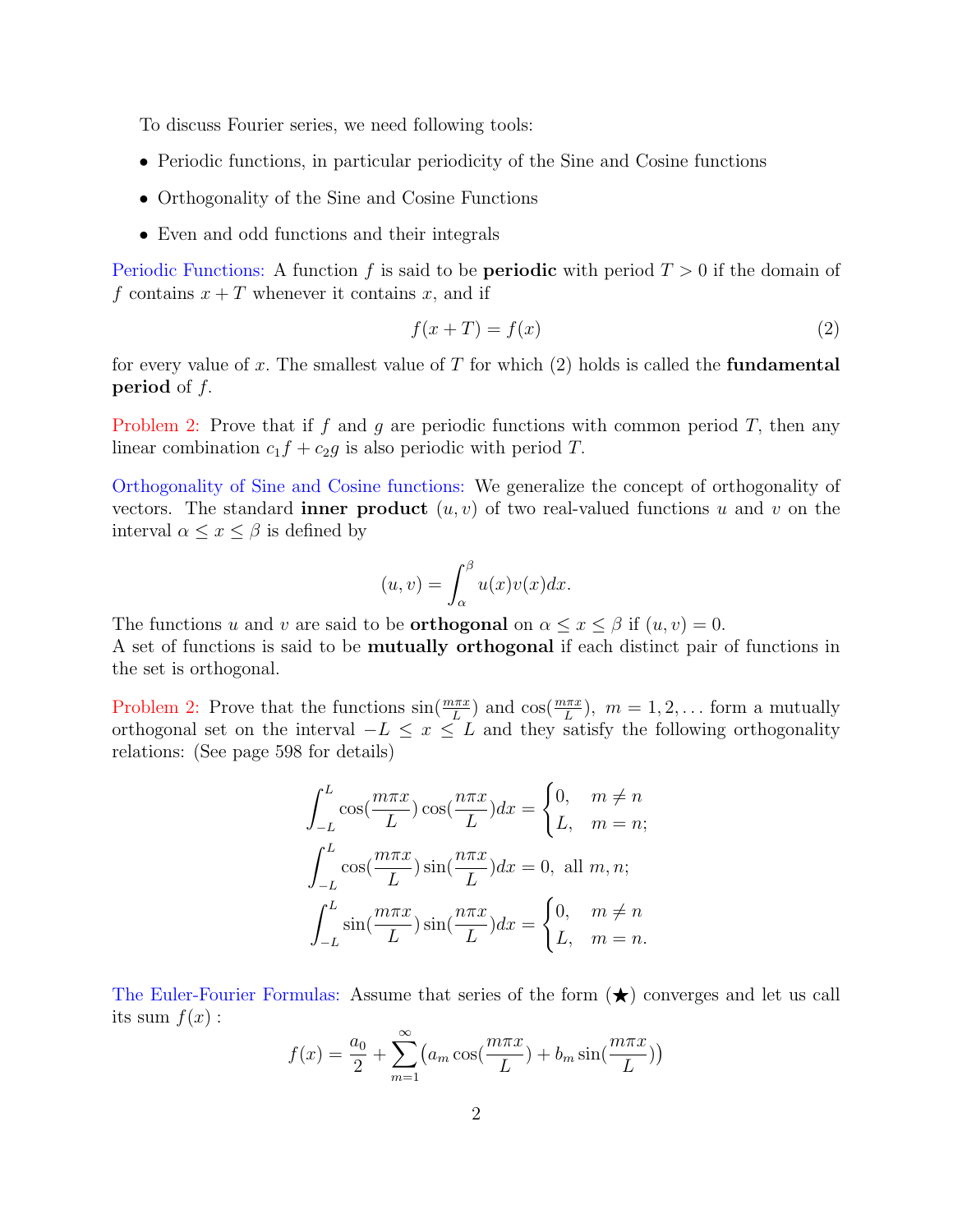Given such a function  $f(x)$  of period 2L we can determine the coefficients  $a_n$  and  $b_n$  (See page 599 for details).

$$
a_n = \frac{1}{L} \int_{-L}^{L} f(x) \cos(\frac{n\pi x}{L}), \quad n = 0, 1, 2, \dots
$$

$$
b_n = \frac{1}{L} \int_{-L}^{L} f(x) \sin(\frac{n\pi x}{L}), \quad n = 0, 1, 2, \dots
$$

## Applications of Fourier Series

Besides their association with the method of separation of variables and partial differential equations, Fourier series are also useful in various other ways, such as in the analysis of mechanical or electrical systems acted on by periodic external forces. Some of the most important applications can be given as

• Signal Processing: Fourier series is used for periodic, continuous signals. You can express any waveform as a sum of sine waves, using Fourier series. Advanced noise cancellation and cell phone network technology is ensured by Fourier Series. It is also used to minimize noise bandwidth and demands respectively.



Figure 1: Audio signal in time domain (left) and how it looks like in frequency domain (a.k.a frequency spectrum) after applying Fourier transformation (right) and plotting the frequency components of the resulting series. By looking at the frequency spectrum, it is very easy to tell female and male voices apart as they vary in pitch.

• Digital Compression: For example MP3 Compression. An audio track is transformed by using Fourier transformation in the frequency domain. The human ear is able to perceive only a finite range of frequencies. Hence, after converting audio track